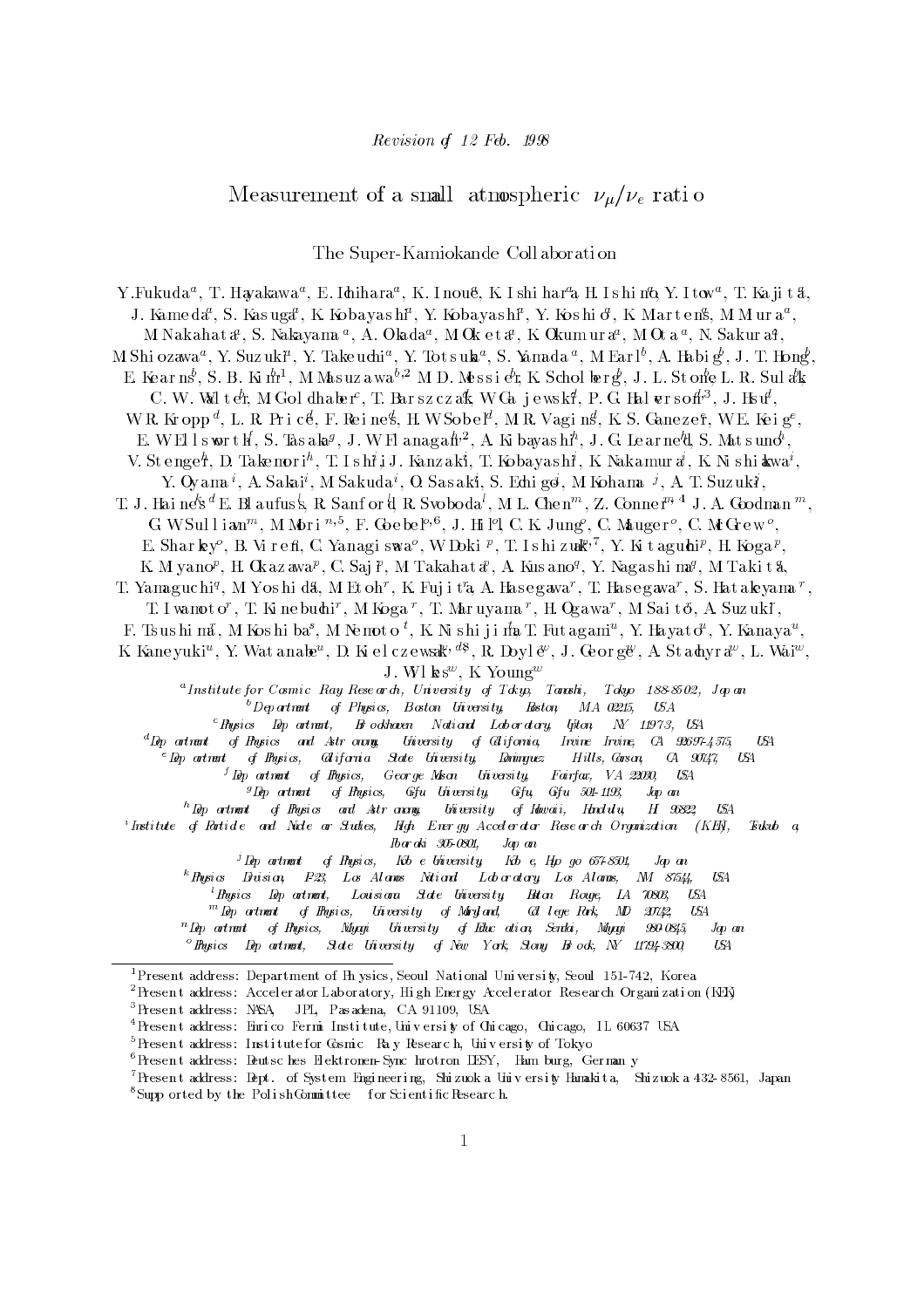$p$ P Department of Physics, Nii gat aUni vers it y,Ni gat a, Ni gat a 950-2181, Japan

 $q^q$ Dep artment of Physics, Osaka University, Toyonaka, Qsaka 560-0043, Japan

 $r$   $D$ ep artment of Physics, Tohoku University, Sendai, Miyagi 980-8578, Japan  $s$ The Univers it y of Tokyo, Tokyo 113-0033, Japan

 $t$   $L$ ep artment of Physics, Tokai University, Hinatsuka, Kanagawa 259-1292, Japan

 $u$ Dep artment of Hysics, Tokyo Institutef or Technology, Meguro, Tokyo 152-8551, Japan

. Instituteof Experimental Hnysics, Warsaw University, 00-681 Varsaw, Poland

 $w$  Dep art ment of Physics, University of Washington, Seattle, WA 98195-1560, USA

### Abstract

From an exposure of 25.5 kiloton-years of the Super-Kami okande detector 900 muon-like and 983 el ectron-le kingle-ring tmos pheric neutri noi nt eractions were detected with momen tum  $p_e > 100 \text{ MeV}/c$ ,  $p_\mu > 200 \text{ MeV}/c$ , and with visible energy less than 1.33 GeV. Using a detailedMon te Carlosimulation, the ratio( $\mu/e$ ) $_{DATA}/(\mu/e)_{MC}$  was measured to be 0.61  $\pm$  $0.03(stat.) \pm 0.05(sys.)$ , consi stent with previous resultsfrom the Kami ok ande, IMB and Soudan-2 experiments, and small er than expected from theoretical models of atmospheric neutrino production.

## **Introduction**

At mos pheri c neutri nos are the decay products of hadronic showers produced by cosmic ray i nteractions in the atmosphere. In recent years, the ration  $R = (\mu/e)_{DATA}/(\mu/e)_{MC}$  has been meas ured to study the atmospheric neutrino flavor ratio  $(\nu_\mu + \overline{\nu}_\mu)/(\nu_e + \overline{\nu}_e)$ ; the ratio of data to Mon te Carlo i staken to cancel uncertai ni esin the neutri noflux and crosssections. Here,  $(\mu/e)$  denotes the ratioof the numbers of  $\mu$ -like to e-like neutri noi nt eractions betwed in the data or predicted by the Mon te Carlo  $(MC)$ . The expected value for R is unity if there is agreement between the experiment and the theoreticabrediction. The water Cherenkov det ect or sKami ok ande [1] and IMB [2] have observed a statistical slignificantlow value of R f or "sub- GeV" events with lept onener gi esof about 1GeV or less. The NUSEX [3] and Fré jus [4] experiments have reported no deviation from unity, but with small erdata samples. Recently t he Soudan- 2 experiment  $\lceil \vec{7} \rceil$  has also observed an R values maller than unity. Kami ok ande  $\lceil 5 \rceil$ al soobserved a small er $\mu/e$  ration the "mul ti - GeV" energy range, as well as a dependence of thi s r at i oon the zeni thangle, and hence the neutri not r avel distance. The small value of the rati cand the zeni thangle dependence sugges t that neutri noos cill ations y be responsible for t heseresul ts.

This letterpresents the first measurement of the  $\mu/e$  ratiousing the Super-Kami okande det ector. The data were restricted the sub- GeV range, which comprises contained events with visible nergy less than 1.33 GeV and electron (muon) momen tum greater than 100 MeV/  $c$ (200 MeV/ c); these criterimatch the definitions ed by Kami ok ande.<sup>9</sup> We carried out two i ndependent anal yses (A and B) whose result swere consistent with each other, confirming the val i diy of the methods used.

 $^\circ$  1 his analysi shas al sobeen performed wi th a mi ni mum  $\,p_{\mu}$  of 300 MeV/c and  $\,p\,<\,1.5\,$  GeV, correspondi ng to the ki nematic cuts used in prioranal yses by the IMB experiment [2]; result swere very similar.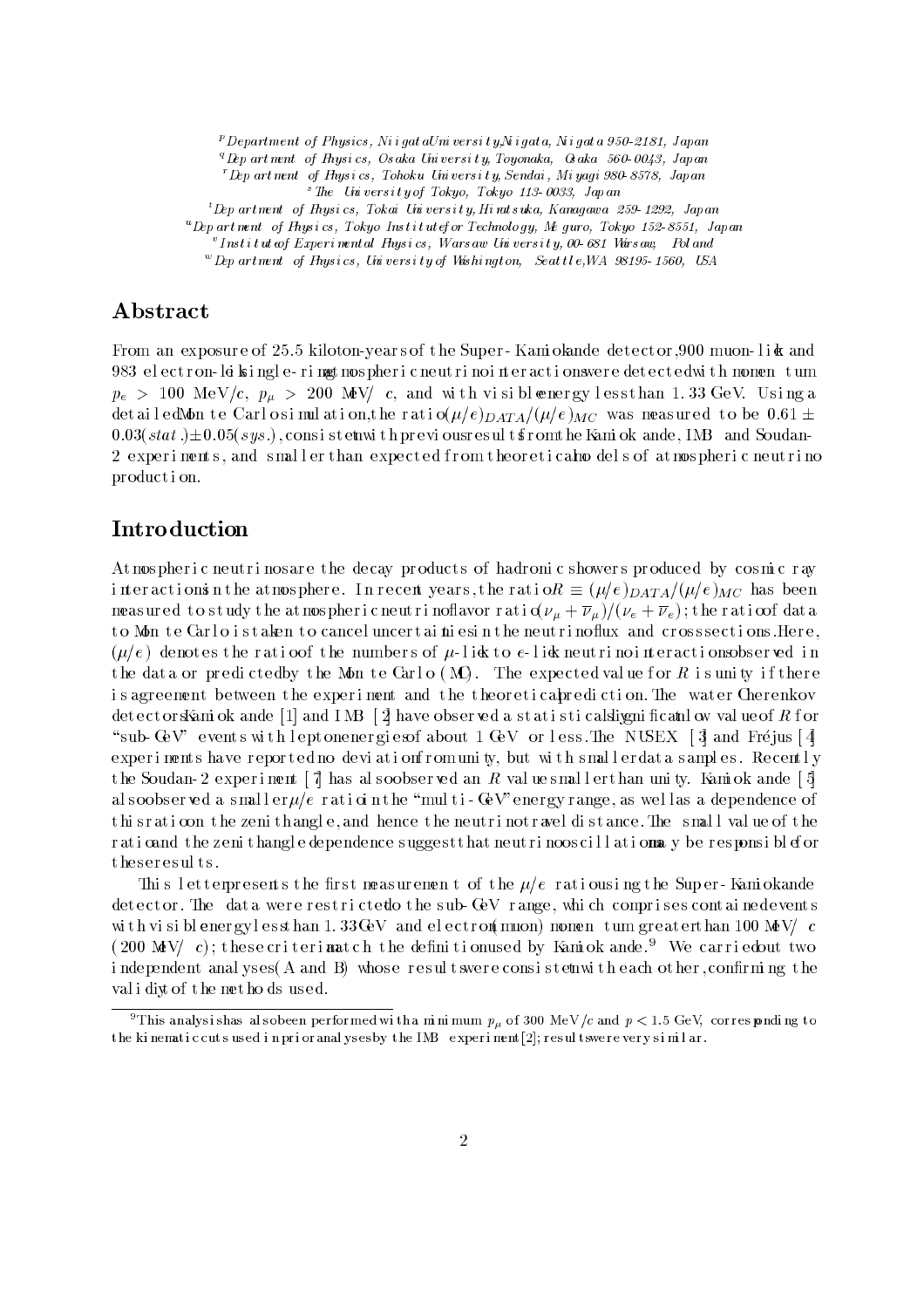### Super-Kamiokande detect or

Super-Kamiokande is a 50- ki lotonwater Cherenkov detect orl  $\alpha$  at ednear the Kami ok ande detector in the Mozumi mine of the Kamiok a Mining Company in Gifuprefecture Japan. It liesat a mean over burden of  $2,700$  meters-water-equinalent below the peak of Mt. I kenoyama. The innerdetect or comprises 11, 146 Hamamats u R3600 50- cm diameter photomul tiplienubes (PMT), viewing a cylindricated une of pure water  $16.9 \text{ m}$  in radius and  $36.2 \text{ m}$  high. The 50- cmPMTs were speciall  $\frac{d}{ds}$  igned[6] to have good single photoelectron(p.e.) response, with timing resolution. 5ns RMS. An outer layer of water 2.6 to 2.75 m this completel ys urrounds the innerdetect orto passively shield gainst radioactivit from the surrounding rock. The two det ect orr egi onsar e opti call yepar at edby a pai r of opaque sheet swhi ch enclosea dead r egi on 55 cm in thi ckness. The outer detect orisinstrumented with 1,885 outward-facing Lamamats u R1408 20- cmPMTs . I n or der to i nc r eas el i ght col l ec t i on60 cm , - 60 cm wavel engt hs hi f ters[ 8] were attached to the outer PMTs, and all surfaces of the outer detect orwere covered with reflective white DuPont Tyvek material. The outer detectordata were used to identifyincoming cosmic rays and exiting muons from neutrinointeractions.

Both i nner and outer PMT signal swere processedby as ynchronous, self-triggeriaig cuits that record the time and charge of each PMT hi tover a threshold. The innerPMT signal swere di gi t i zedi th cus t om Anal og Ti mi ng Mo dul es (ATMs)[9] whi ch pr ovi de 1.  $2 \mu s$  range at 0.3 ns r es ol ution ntime and 550 pC range at 0.2 pC r es ol ution 0.1 p.e. ) in charge for each PMT. The ATM has automatically witched dual channels to provide deadtime-freedata acquisition. The outer PMT signal swere processed with custom charge-to-time conversion modules, which out put timi ng pul s e sof wi dth l i near l ypr opor t i onalto theint egr at edchar ge of t he PMT pul se. These signal sweredigitized it h LeCroy 1877 multi-hi $TDS$  using 16  $\mu$ s ful lrange.

A triggenwas formed by the coincidence of at least 30 PMT hitsin a 200 ns window, over a threshol dof about  $1/4$  p. e. per PMT. This trigge rondi ti oncorresponds to the mean number of hit PMTs for a 5.7 MeV electron. The triggerate was  $10-12$  Hz. The trigger at edue to cosmic ray muons was  $2.2 \text{Hz}$ . Digitized at a were saved at a total rate of 12 GB per day.

Water transparency was measured using a dye laserand CCD camera, and found to be about 100 m at wavel engt h420 nm. During the time perid described here (approximately  $17$ mon ths of detect oroper ation) water transparency was monitored continuously by cosmic-ray muons; the average effective attenuation length for Cherenkov light increased by  $25\%$ , due to i mpr ovement in water clariver resulting romoperation of the water purifications ystem.

The cal i bration f digitize  $\mathbb{P}\mathbb{M}\Gamma$  data to number of p.e. sand arrixal time was performed by offline processes directly inked to the detector data streamvial  $\alpha$  al network. Both of the independent anal ys esbegan with the same calibrated at a. Each anal ysisindependently esti mat edt he conversi on fromp. e. stovi si blenergy  $(E_{vis})$ , whi ch i sdefined as the energy of an el ect romagneti shower whi ch produces an equi val ent amoun t of Cherenkov light. Appro xi mately 9 p. e. swere meas ured for one MeV of visible nergy. The accuracy of the absolute energy scale was estimated to be  $\pm 2.4\%$  based on several calibration ources: cosmic ray through-going muons , s t oppi ngmuons, muon- decay e l ec t r ons ,t heinvar i ant mas s of <sup>0</sup> s pr oduced by neutri no i nt eractions; adi oacties source cal i bration and a 5-16 MeV electronLINAC. The estimated momen tum resolution for electronsand muons is  $2.5\%/\sqrt{\mathrm{E(UV)}} + 0.5\%$  and  $3\%$  respectively.

Both anal ysesrequi redthe vert exof the neutri noi nteractions obe reconstructed nsi dea fiducial vol ume 2 m from the light barrierius toutside the inner PMT plane. This comprised a concentri  $\alpha$ ylindri cavlol ume 32. 2m hi gh and 14.9m i n r adi uswith a mass of 22. 5 kilotons.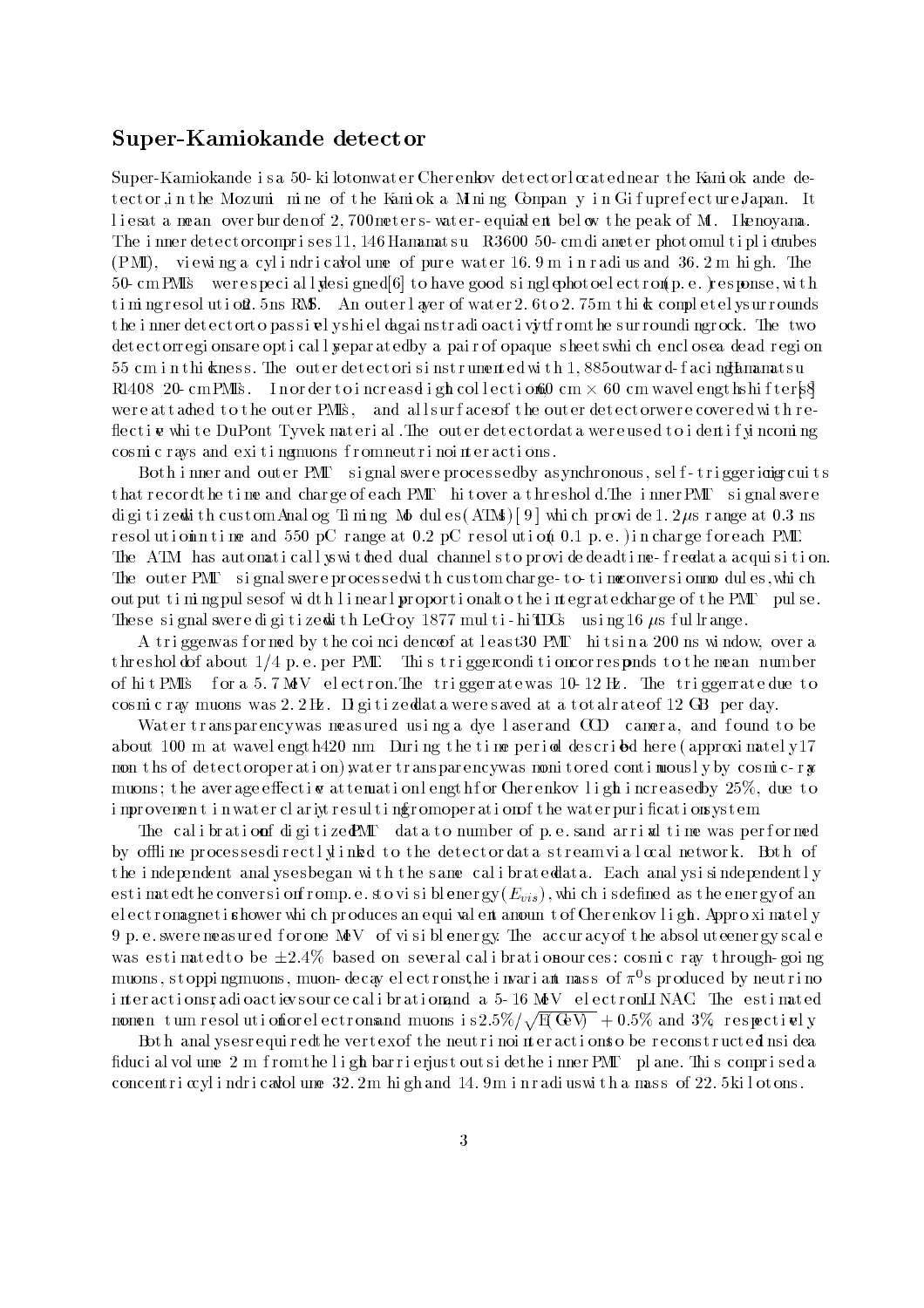|                    | Data | Monte Carlo |             |                                                        |      |
|--------------------|------|-------------|-------------|--------------------------------------------------------|------|
|                    |      | total       |             | $\nu_e \text{ C}(q.e.) \qquad \nu_\mu \text{ C}(q.e.)$ | NC.  |
| single-ring $1883$ |      |             |             | $2030.5$ 720. 1(562. 4) 1185. 0(921. 4) 125. 3         |      |
| $e$ -lick          | 983  |             |             | $812.2$ 714. $3(558.4)$ 18. $6(4.5)$                   | 79.3 |
| $\mu$ -lick        | 900  | 1218.3      |             | $5.8(4.0)$ 1166.5(916.9) 46.0                          |      |
| multi-ring         | -784 | 759.2       | 182.1(46.6) | $325.5(47.3)$ 251.6                                    |      |
| total              | 2667 |             |             | 2789.7 902.2(609.0) 1510.5(968.7) 376.9                |      |

Table 1: Summary of the sub-GeV experiment aldata compared with the Monte Carlo estimation. Mon te Carlo statistic charge been normalized to the livetime of the experimental data. " $q.e.$ "refersto quas i - el as t iewents.

| 1 or more muon decays                                  |    | 2 or more muon decays                            |     |  |
|--------------------------------------------------------|----|--------------------------------------------------|-----|--|
| dat a                                                  | МC | data.                                            | MC. |  |
| $\mu$ -1ik 608/900 = 67.6 ± 1.6\% 68.1 ± 0.1 ± 1.0\%   |    | $26/900 = 2.9 \pm 0.6\%$ $4.1 \pm 0.1 \pm 0.2\%$ |     |  |
| e-1ik $91/983 = 9.3 \pm 0.9\%$ $8.7 \pm 0.3 \pm 0.1\%$ |    | $2/983 = 0.2 \pm 0.1\%$ $0.1 \pm 0.1 \pm 0.01\%$ |     |  |

Table 2: Percentages of events with muon decay in single-ring yents. The first error value s hown is statisticaFor Monte Carlo, the second errorval ue is from the estimated muon decay det ectionefficiency

# Analysis A

For anal ysisA, we used dat a f roma 25.5kil ot on-gars net exposure, collecteduring the period between May 1996 and October 1997. The main backgrounds for the observation of atmospheric neutri noevents we recosmic ray muons and low- energy radioactivity in the detector. These two backgrounds were rejected by requiring o correl at edhitsin the outer detectorand a minimum deposited energy of 30 MeV in the innerdetector respectively

St arting from  $\sim 400$  milliontriggers the data sample was reduced to about 12,000 events by appl yi ngthe foll **w** ingrequing rements:  $(1)$  no significant outer detectoractivity (totalnumber of hitslesst han 25, and no spatial cluster with more than 10 hits) $(2)$  total charge collected in the innerdetector > 200 p.e.s, which corresponds to 22 MeV/ c for electrons and 190 MeV/ c f or muons,  $(3)$  the ratio (maximum p.e. in any single PMI) /(total p.e.s) sless than 0.5, and (4) the time interval from the preceding event  $> 100 \mu s$ , to rejected ectronsfrom stopping muon decays. Additional selection riteri were used to eliminate purious events, such as those due to "flashi ng" PMTs that emit light f rom internal corona di scharges. The selectedevents were hand-scanned by two independent scanners, to rejectremai ning background events. Ab out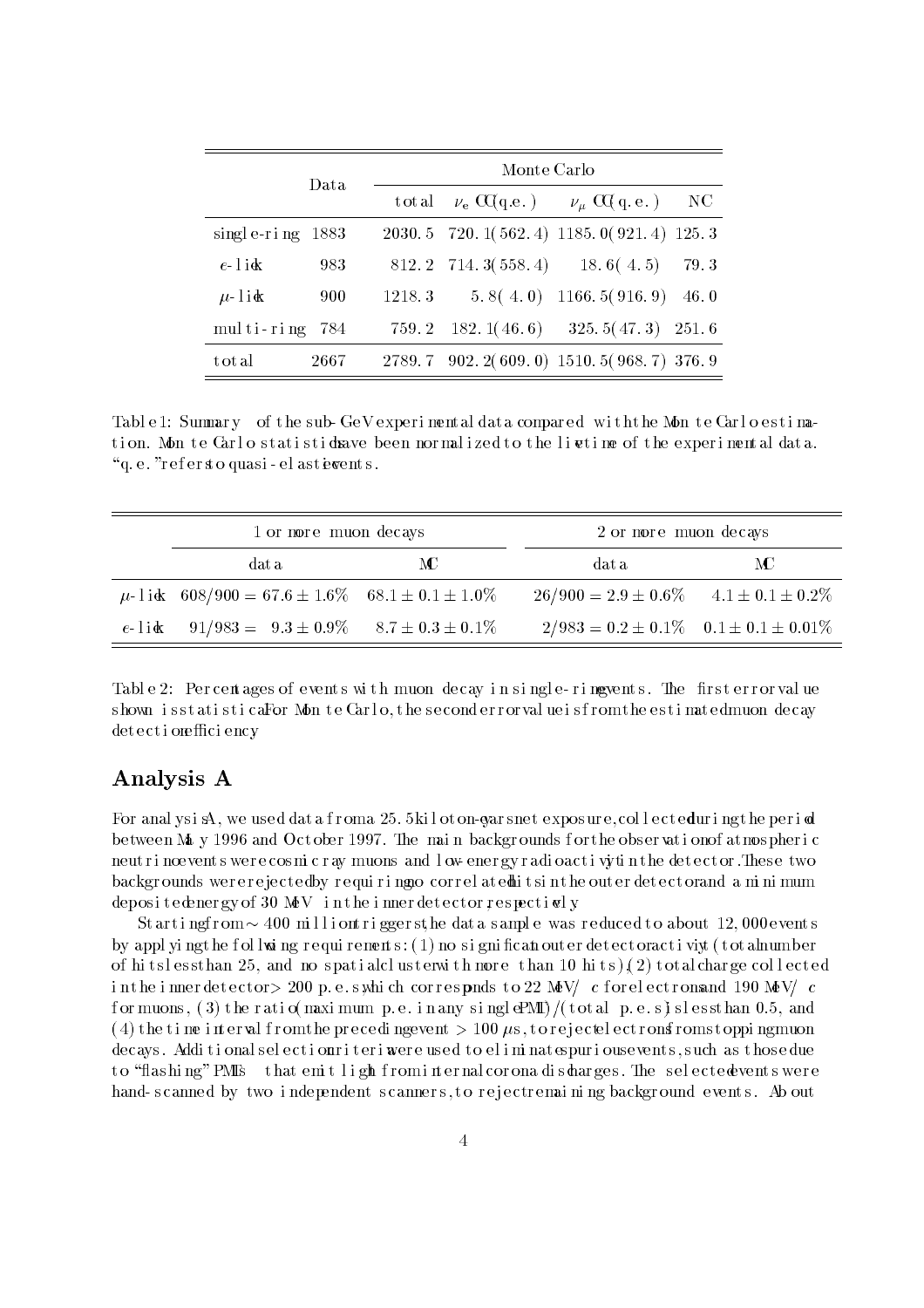6,000 events were classified as full y-contained events, a larger raction of which were neutrino interactions ith no charged particles xiting it other outer detector.

The vertexposition fan event was determinedusing PMT hittimes; the point which yielded the sharpest distribution of PMT times adjusted for the time of flight of Cherenkov light was defined as the vertexposition. The vertexwas reconstructed gainaf terparticle dentification of cor rectforparti clerad length. The vertexres ol uti owas estimated to be 30 cm for single-ring fully-contained events. The number of Cherenkov rings and theirdirections were determined aut omatical l yby a maximum-likelihood procedure. The efficiency for i dentifying uasi-elastic  $\nu_e(\nu_\mu)$  events as single-ring as  $93(95)\%$ . The angular resolution for single-ring vents was esti mat edto be 3 degrees. The momen tum of a particl was determined from the totalnumber of p. e. swithin a  $70^{\circ}$  hal f - angle one relation to the track direction with corrections or light at t emation and PMT angul ar acceptance.

The particled entification of the final state ept on exploits ystemation if ferences in the shape and the opening angle of Cherenkov ringsproduced by electronsand muons. Cherenkov rings f romel ect romagneticas cades exhibita more diffuselight distribution han those from muons. The opening angle of the Cherenkov cone, which depends on  $\beta(\equiv v/c)$ , was used to separate electronsand muons at low momen ta. The validiyt of the method was confirmed by a beam testexperiment at KEK[10]. Figure1 shows distributionsf the PID parameter (effectionly a l og-l ielk i hood di fference for the electromand muon hypotheses) for the data and for Mon te Carl o single-ring vents. If the PID parameter was position  $(\text{negative})$ , the event was classified as  $e\text{-}li\mathbf{k}(\mu\text{-}li\mathbf{k})$ . The misidentification probabilities for single-rimg uons and electrons were esti mat edt o be  $0.5 \pm 0.1\%$  and  $0.7 \pm 0.1\%$  usi ngsimul at edcharged-current (CC) quasi-el astic neutri noevents. The identification fficiency was checked using cosmic-ray muons which stopin the detect orand subsequently decay to electrons. The resulting is identification probabilities f ort hesemuon and electron wentswere  $0.4\pm0.1\%$  and  $1.8\pm0.5\%$  respectively ingood agreement with the Mon te Carlo estimates. This check was performed continuously during data-taking, and particle dentification performance remained stabledes piteincreasing water transparency

There are several calculations of the expected atmospheric neutrino flux at the Super-Kami ok ande site. The cal cul at edflux of Ref. [1] was used for the Mon te Carl o simulation of atmos pheri cneutri noi nt eracti ons The neutri noi nt eracti omo del took i nto account quasi el as tis cat t e r i ng [ 12s i ngl e - pi opr oduc ti on [ 13, coherent pi on pr oducti on [ 14, and multi-pi on product i on  $15$ . Propagati on f produced l ept onsand hadrons was model edusing a GEANT  $16$  bas ed det ect orsimulation, which included Cherenkov light production and propagationin water. Hadr oni cinteractions were simulated by CALOR[17], except f orpi ons with momen tum less than 500 MeV/ c, for which a special program [15] was developed, with cross-sections aken from the experiment al results. For pions produced in  $^{16}O$  nuclei inelasticate ractions charge exchange, and absorption in the nucleiwer eal sotaken into account [ $13$ . A sample equivalent to 10 years of detect oroper at i onwas generated with the Monte Carlosimulator. This Monte Carlosample was then passed through the same event filtering and reconstructions the experimental data.

From the initial  $\delta$ , 000 fully-contained events, 3, 462 neutrinoevent candidates were reconstructedin the fiducial volume with  $E_{vis} > 30$  MeV. We estimated that 83.0% of the total char ged current interactione vents in the fiducial volume were retained in the present sample. The sources of inefficiency were: non-fully-considered  $(9.3\%$ ,  $E_{vis}$  l ower than 30 MeV(5.8%), reductioni nefficiency $(0.1\%)$  and a small systematic biastoward fitting the vertexposition putside

 $10$ The Monte Carlo was not hand scanned, except for selected samples for studies.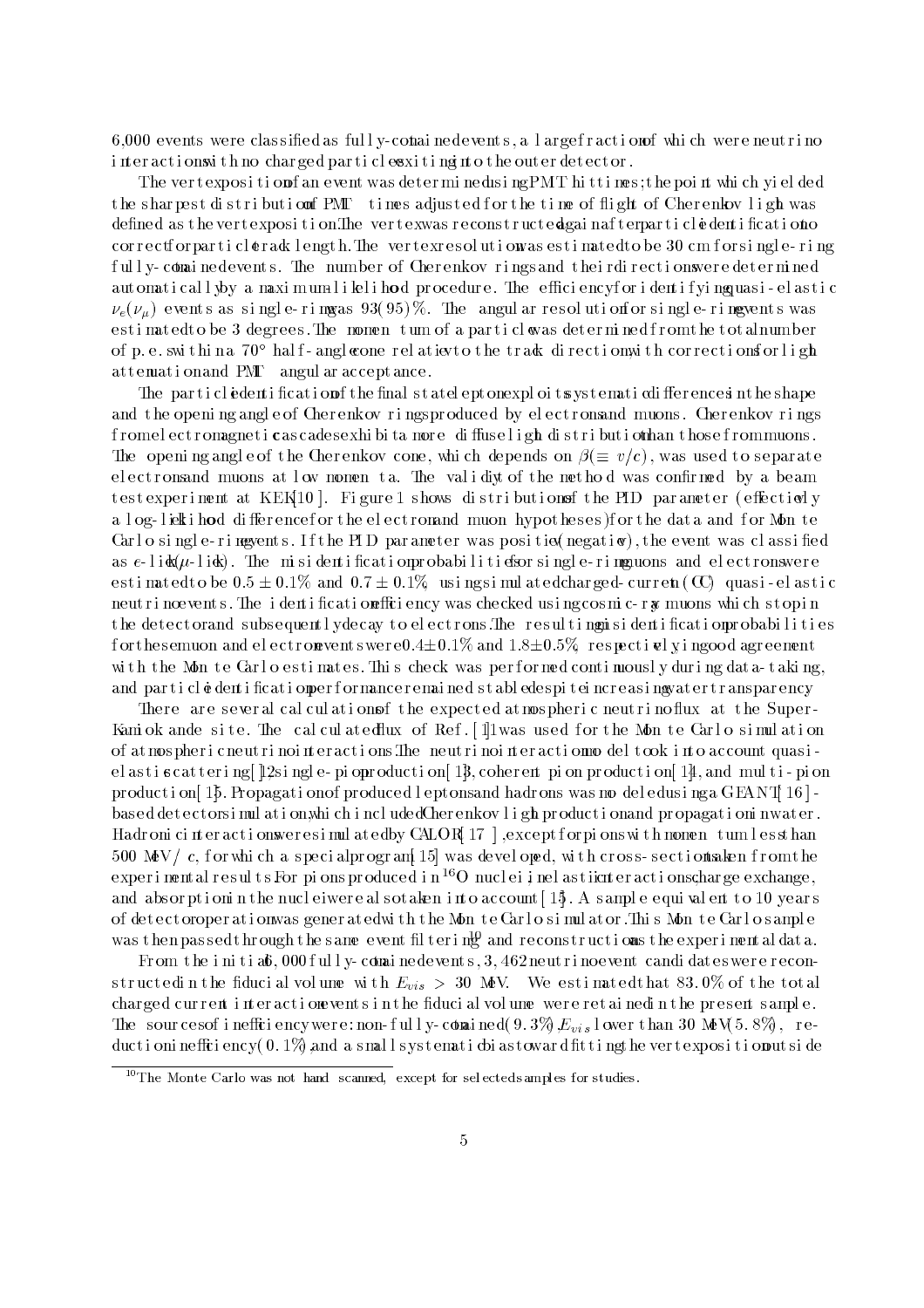of the fiducial volume  $(2.1\%$  and  $1.5\%$  for the e-like and  $\mu$ -like events respectively).

To measure the  $\mu/e$  ratiowe requiredthat therebe only a singleringidentifiedin the event. The sub-GeV ki nemati crequi rements were:  $E_{vis}$  lessthan 1.33 GeV, and electromand muon momen ta greater than 100 and 200 MeV/c, respectively Table 1 summarizes the number of observed events and compares them with the Mon te Carloestination. From these data, we obt ai ned:

$$
R \equiv (\mu/e)_{DATA}/(\mu/e)_{MC} = 0.61 \pm 0.03(stat.) \pm 0.05(sys.).
$$

Sour ces of systematic uncertainy in  $R$  were estimated as follows:  $5\%$  from uncertainty in the predi cte $\frac{dv_u}{v_e}$  flux ratio, 3.5% from uncertainty in the CC neutrinointeraction crosssections and nuclear effects in the H<sub>2</sub>O target,  $3\%$  from the neutral current (NC) crosssection, 0.5% f romt he uncert ai thy inpi on propagationi nwater,  $3\%$  fromsingle-ring yent selection  $2\%$  from particles is dentification  $1\%$  from the absolute energy calibration).  $6\%$  from the vertex fit and fiducial volume cut, les sthan  $0.5\%$  from contamination by cosmic ray muons, flashing PMT events and neutron interactions n the detector, and  $1.5\%$  from statistical ncertainty in the Mon te Carl o. Adding the seer rorsinguadrature, the totals ystematic uncertainty is  $8\%$ 

The resultusing particle dentification was checked with the rate of muon decays in the  ${\rm new}$  if the vents. The detection encytency or muon decay was estimated to be  $\delta {\rm U}$ % for  $\mu^+$  and  $63\%$  for  $\mu$  – by a Noon te Carlo study. Inese ngures were confirmed with an accuracy of 1.5% using cosmic-ray stopping muons. The fraction of events with muon decays in the single-ring event s ample is shown in Table 2, and is in good agreement with the Mon te Carlo estimation, f or bot h  $\mu$ -like and  $e$ -like events. This supports the reliabily of the particle dentification and the Monte Carlo estimation f pion production.

### Analysis B

An independent anal ysi sof the Super-Kami okande data was performed, to detect possible rrors and provide a comparison of reduction and reconstructioned in ques. The computer programs used were completel yindependent from AnalysisA, as were the determinations of energy scale and systemati cuncertainty. The common starting point for each analysi swas the raw data with e l ect roni csal i brationapplied. The selection of the data sample was slightly different, and anal ysi  $sB$  had an exposure of 25.8 kiloton-gars.

In Anal ysisB, the initial et of events was obtained by applying the foll wing requirements: (1) f ewer than 10 PMT hit sin the outer detect orina 200 ns window around the triggertime,  $(2)$  t ot alcharge collected in the innerdetector > 100 p.e.s within a 200 ns time window,  $(3)$  the r at i o(maxi mum p. e. si n any singlePMT)  $/$  (totalp. e. s) was less than 0.4, (4) the time interval f rom the precedi ngevent  $> 100 \mu s$ .

In the next stage of the analysis a vertex point fit was done by  $\chi^2$  minimization of the di fference between the PMT time and the time expected, based on light propagating from a vertex. The charge in a  $\pm 20$  ns window of residualtime was required to be greater than 150 p. e. s. A second fit was applied for the hypothesis of a long cosmic ray muon; if the entry point had more than 2 outerdetect ortube hi t swithin 20 m and  $\pm 50$  ns, the event was rejected.

Remaining flashing PMT eventswereremoved by imposing requirements on the shape of the resi dualtime di stri buti onIn addi ti on, a separateanal ysi swas performed that rejected vents with repetitievlight patterns characteristic f specific flashing PMTs. In the final stage of the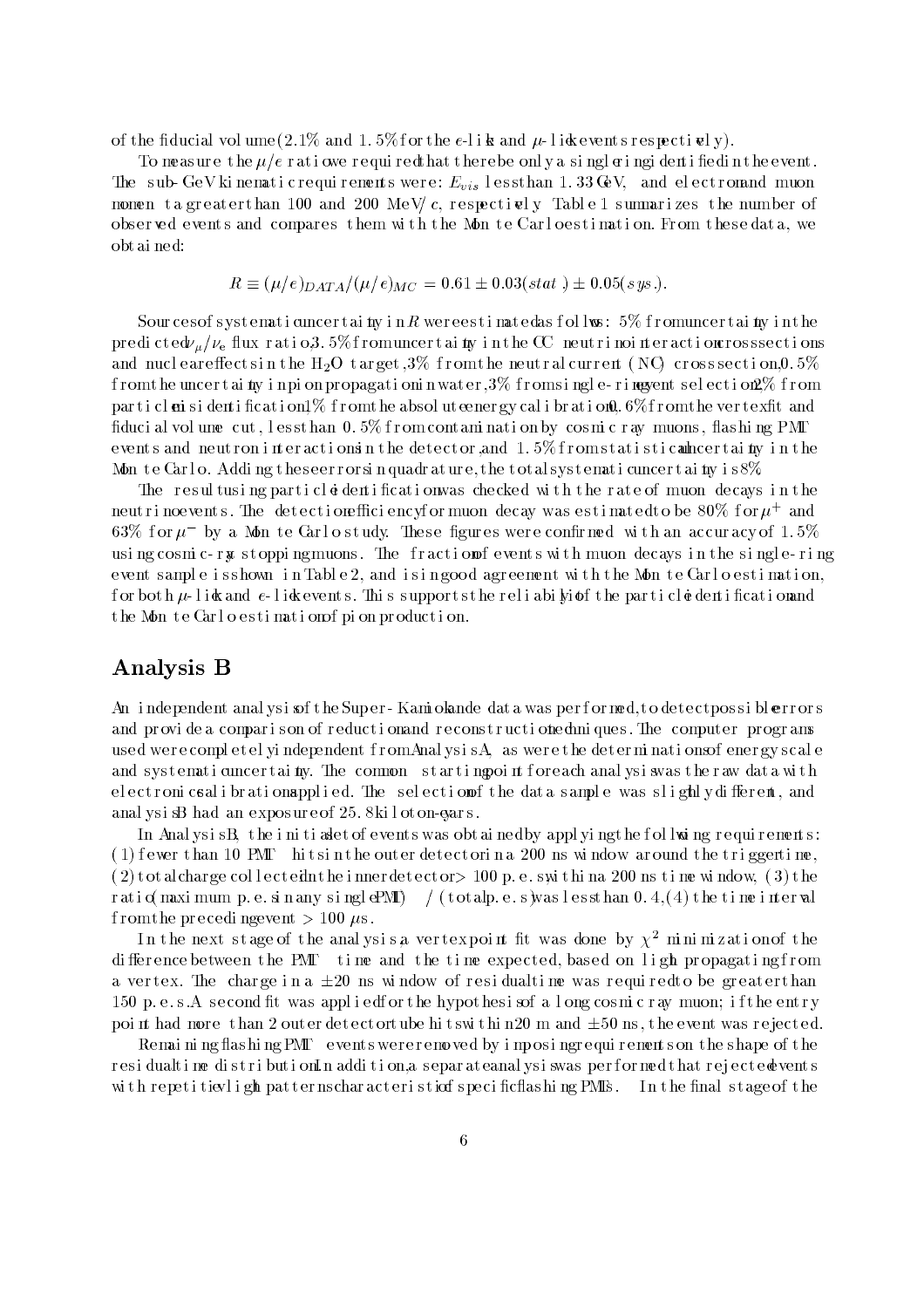reduction, a precise vertex and direction fit was applied. The vertex reconstruction had 40 cm resolution superimp osed on an uncorrected shift of  $+43(-43)$  cm for electrons (muons).

These requirements resulted in 3,521 fully contained events within the fiducial volume. Among them, we visually identified 3 events caused by electronics noise, 1 flashing PMT event and 1 event likely to be an entering cosmic ray muon; however, no events were removed based on scanning. This constituted a bac kground of  $0.2\%$ , which was accounted for in the systematic uncertain ty. Based on Mon te Carlo studies we estimated that  $85\%$  of the total CC interaction events were retained in the sample:  $80\%$  from  $\nu_{\mu}$  and  $95\%$  from  $\nu_{e}$ . There was a small systematic bi as toward fitting the vertex position for electrons outside  $(2.7\%$  and muons inside  $(2.0\%$  of the fiducial volume.

Si ngl e- ri ng events were sel ected based on cuts usi ng the azimuthal di stri buti on of light whic h falls behind the Cherenk ov cone of the track; events with azimuthal symmetry were considered single-ring, and those with asymmetry were considered multi-ring. Based on Mon te Carlo studies, the percentage of quasi-elastic interactions in the sample selected by this algorithm was estimated to be 78% with a 93%, 98% efficiency for identifying quasi-elastic  $\nu_e(\nu_\mu)$  events as si ngl e- ri ng.

Particle iden tification was performed using the vertex and direction from the final track fit and the distribution of PMT charge projected on to the track axis at the Cherenk ov angle. The shape of this distribution was used to determine the particle type, primarily by measuring more pro jected charge behind the vertex for electromagnetic showers than for muons. The particle misiden tincation probabilities for quasi-elastic  $\nu_\mu$  and  $\nu_e$  events were 1:4 $^{+}_{-0.5}\%$  and 3:5 $^{+}_{-1.5}\%$ respecti vel y.

The nomen tum of the final state lepton was determined from the total number of p.e.s in a 20 ns wi ndo wof resi dual time, taki ng into accoun t the hi gher Cherenk ov threshold for muons. The final data sample of single-ring events, within the same sub-GeV kinematic range defined in Analysis A, and with vertices in the fiducial volume, consisted of 1,041  $\mu$ -like events and 967  $e$ -like events. The distributions of the particle identification parameter for data and Mon te Garlo are shown in Figure 2.

A sample of Mon te Carlo events was generated corresponding to 10.2 years of exp osure, using the atmospheric  $\nu_{\mu}$  and  $\nu_{e}$  flux predictions of Ref. [18] and the pion-pro duction mo dels of Rein and Seghal  $[13, 14]$  as adapted for use in the IMB exp eriment  $[19]$ . A second sample was generated using the same flux but following the pion-production model of Fogli and Nardulli $[20, 21]$  as a check; essentiallyall results were found to agree with the first Mon te Carlo sample within the estimates of systematic uncertain ty. Both Mon te Carlo samples used common code to track particles in water, generate Cherenk ov light, and simulate the detector response. The Mon te Carlo events were pro cessed through the same analysis chain as the exp erimen tal data. The classification of data and Mon te Carlo events is summarized in Table 3. Finally, we obtained  $R = 0.65 \pm 0.03(stat.) \pm 0.05(sys.),$  in good agreemen twith analysis A.

Estimated con tributions to the systematic uncertain ty in R were as follows: 5% from the uncertain ty in the predicted  $\nu_{\mu}/\nu_{e}$  flux ratio, 3.5% from particle misiden tification, 3.4% from the uncertain ty in the  $CC$  neutrino cross section,  $2.2\%$  from the NC neutrino cross sections, 1.9% from single-ring selection, 1.8% from the energy calibration, 1.5% from fiducial volume determination, less than  $0.5\%$  from non-neutrino bac kgrounds con tamination, and  $1.5\%$  from the stati stical error in the Mon te Carlo. These sum in quadrature to a total systematic uncertain ty of 8. 1%.

As in analysis A, the fraction of events with one or more muon decays was ingood agreemen t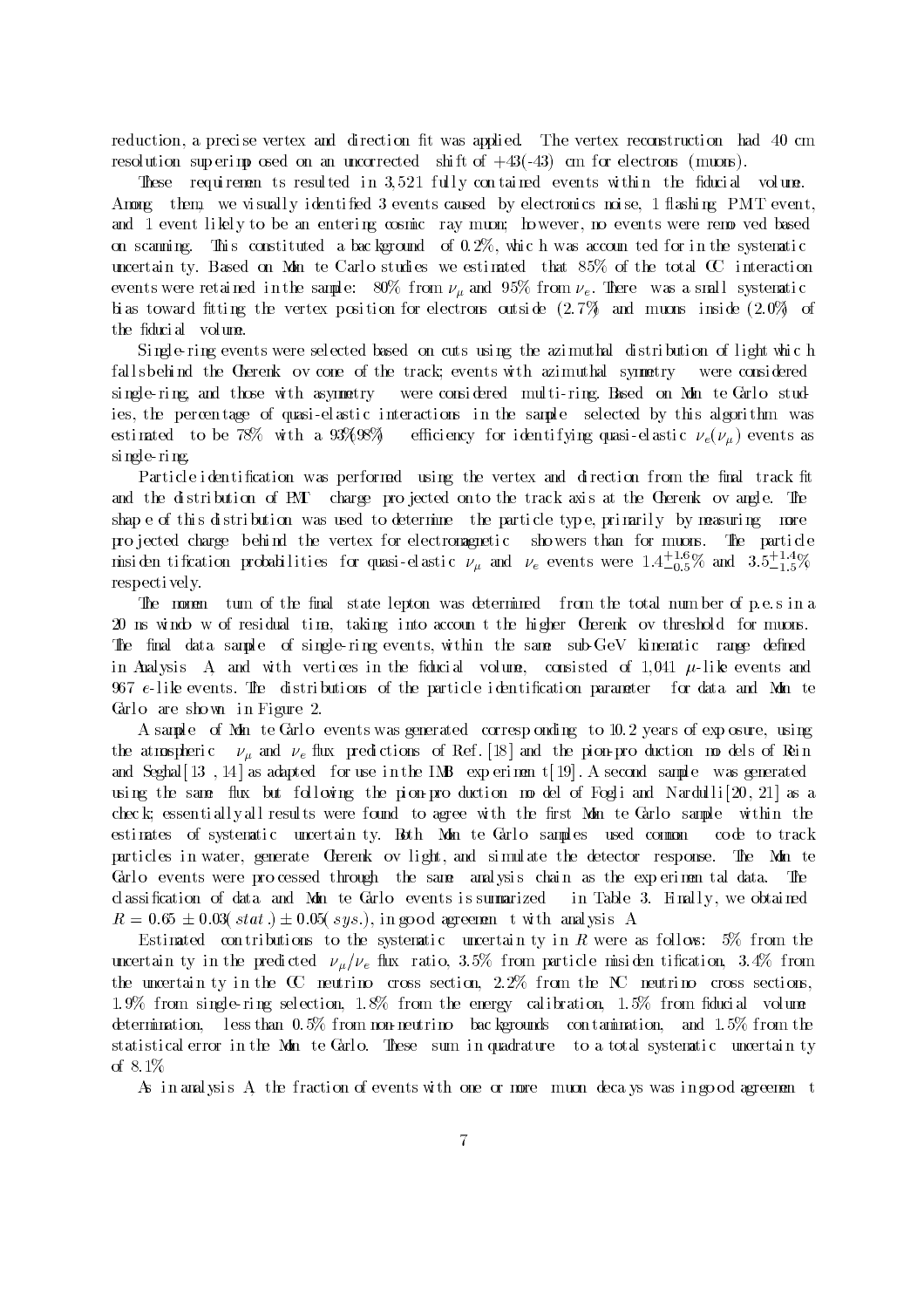with Monte Carlo prediction. For e-like events,  $8.4 \pm 0.9\%$  were found with one or more deca y signals compared to the Mon te Garlo prediction of  $10.6\pm0.4(stat.)\pm0.3(sy s.)$  For  $\mu$ -like events,  $55.2\pm1.5\%$  were found with one or more deca ys and  $2.3\pm0.5\%$  with two or more deca ys, compared with the Mon te Carl o predictions of  $55.7\pm0.5(\text{stat.})\pm1.7(\text{sys.})\%$  and  $3.3\pm0.2(\text{stat.})\pm0.1(\text{sys.})\%$ respecti vel y.

|             | Data. | Monte Garlo |                                   |                     |       |
|-------------|-------|-------------|-----------------------------------|---------------------|-------|
|             |       | total       | $\nu_{\rm e}$ $\alpha_{\rm q.e.}$ | $\nu_{\mu}$ CQq.e.) | NC.   |
| single-ring | 2008  | 2185.9      | 724.1(610.7)                      | 1306.6(1095.7)      | 155.2 |
| $e$ -like   | 967   | 821.1       | 696.0(587.7)                      | 32.8(15.4)          | 92.4  |
| $\mu$ -like | 1041  | 1364.8      | 28.1(23.0)                        | 1273.9(1080.3)      | 62.8  |
| multi-ring  | 642   | 631.3       | 151. $1(44.3)$                    | 246.2(25.2)         | 233.9 |
| total       | 2650  | 2817.2      | 875.3(655.0)                      | 1552.9 (1120.9)     | 389.1 |

Table 3: Summary of sub-GeV events compared with Mon te Carlo estimation, for 25.8 kilotonyears of Sup er-Kamiok ande data pro cessed by Analysis B.

### Comparison of analys es

Livetime selection was slightly different for Analysis A and Analysis B; 95% of the livetime of each group was anal yzed by the other. For runs anal yzed by both groups, we found that 94% of the even ts in the final sample of Analysis A (both single and multi-ring) were also included in the final sample of Analysis B. Comparing the ring-coun ting algorithm of analysis A with the single-ring selection cuts of analysis  $\bf{B}$ , we found that  $90\%$  of Analysis A events had the same classification in Analysis B. We compared reconstructed quan tities for single-ring events commonly selected by both A and B. For these events the mean absolute difference in reconstructed vertex position was 84 cm parallel, and 18 cm perpendicular to the track direction. Reconstructed track directions agreed with a mean of angular difference of  $2.5$  degrees. The average difference in momen tum  $(\Delta P/P)$  was 0.5%. Comparing particle identification, we found that 97% of Analysis A events agreed with the Analysis B classification as e-like or  $\mu$ -like. These results are consistent with exp ectation based on the resolution and efficiencies of the software developed independently by the two analysis groups. Finally, we found that the systematic uncertain ties estimated by each anal ysis were consistent with the differences in event reconstruction.

We note that  $\mu$ e ratios for data and Mon te Carlo in Analysis A were smaller than those in Analysis B by  $15\%$  and  $10\%$  respectively. The difference in the Mon te Carlo ratios is primarily due to differences in the vertex fitting and single-ring selection. Using livetimes which did not completely overlap, Analysis A and B found R values which were different by  $5.8\%$  however, if common runs were used the difference was  $4.4\%$  This difference is consistent with the kno wn differences in particle identification between the two analyses, the systematic error in  $R$  due to different analysis techniques only, and the Mon te Carlo statistical error.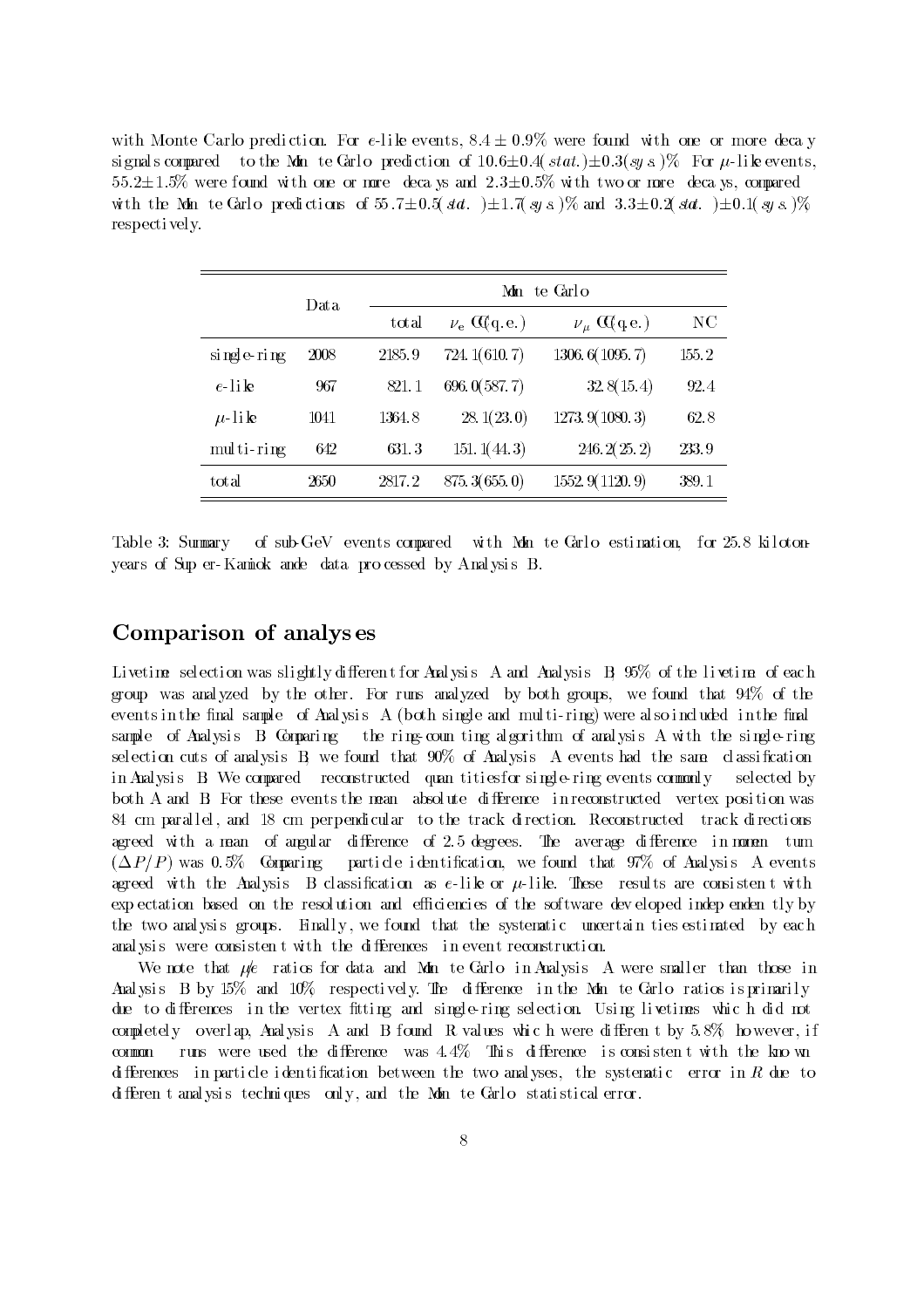## Results

Results from the two independent analyses agree well, not only in R but also in all other points of comparison. Thus, it would be difficult to explain the observed deviation of R from exp ectation in terms of unresolv ed mistak es in exp erimental data analysis. Since results from the two indep enden t analyses are consistent, further discussion refers to results from analysis A.

In Figure 3, R is shown to have no strong dep endence on  $D_{WALL}$ , the distance from the vertex to the nearest wall (even outside the fiducial volume at  $D_{WALL} < 2$  m). There is no evidence for neutron or other bac kground which could change  $(\mu/e)_{DATA}$  near the edge of the fiducial volume. Based on the scanning of events near  $D_{WALL} = 0$ , we determined that the higher R value in the first bin was likely to be due to cosmic-ra y muon background, but no significant muon bac kground was observed for the other bins.

Figures 4(a) and (b) show the momen tum distributions of the e-like and  $\mu$ -like events, respectively. The systematic uncertain ty in the absolute normalization of the Monte Carlo events is  $\pm 25\%$ : 20% from the uncertain ty of the neutrino flux calculation and 15% from the neutrino interaction cross section. As a result, we cannot determine from these data alone whether the observ ed deviation of  $R$  from unity is due to an electron excess or a muon deficit. The shap e of each distribution was consistent with Mon te Carlo prediction;  $\chi^2/\text{d.o.f.}$  was  $2.9/12$  for the e-like events and 12.2/12 for  $\mu$ -like events. Figure 4(c) shows R as a function of momen tum. It is consistent with a flat distribution within the statistical error.

For the sub-GeV single-ring sample, Mon te Carlo studies showed the mean neutrino energy for CC interactions to be about 700 MeV for e-like events and 800 MeV for  $\mu$ -like events; the mean angular correl ation between the charged lepton and the neutrino was estimated to be  $54^{\circ}$ f or muons and 62 f or el ectrons. Fi gures 5(a) and (b) sho w the cos-di stri buti ons f or e-like and in the clear of the senior of the parties in the particle of the second computer  $\mathcal{L} = \mathcal{L} \setminus \mathcal{L}$ normalization is also shown. The shape of the distribution was consistent with expectation for the e-like events  $(\chi^2/\text{d.o.f.} = 6.5/4)$ . However, it was worse  $(\chi^2/\text{d.o.f.} = 18.6/4)$  for the the  $\mu$ -like events. Figure 5(c) shows R binned by zenith angle. Using the two calculated fluxes [11, 18] and comparing the  $(e\text{-}lik)_{MC}$ ,  $(\mu\text{-}lik)_{MC}$ , and  $(\mu / \partial_M C$  shap es for the five cos  $\Theta$ bins, we found that the two calculations had  $\pm 2.2\%$  ( $\pm 1.4\%$ ) difference for the e-like ( $\mu$ -like)  $p_{\text{r}}$  on the west very matrix ( $p_{\text{r}}$  )  $q_{\text{MLO}}$  vs cos-conclusions. We conclude that any up-do wn systematic asymmetry in R from the uncertain ty in the assumed flux model is less than  $\pm 1\%$ . We estimated that the measured energy was 3% higher for do wn-going compared to up-going particles by studying decay electrons from stopping cosmic ray muons. This gain asymmetry caused  $\pm 0.1\%$  ( $\pm 0.4\%$ ) up-do wn asymmetry in e-like ( $\mu$ -like) events, implying an up-do wn asymmetry in R of  $\pm 0.4\%$  The contamination of non-neutrino bac kground, less than 0.5% could have directional correlation and could cause a maximum of  $\pm 1\%$  up-do wn systematic error. Adding these in quadrature, the systematic uncertain ty in the up-do wn asymmetry in R is 1.5%. This systematic uncertain ty is negligibly small compared with the statistical errors in Figure  $5(c)$ .

### Conclusions

The first measuremen ts of atmospheric neutrinos in the Sup er-Kamiok ande experiment have confirmed the existence of a smaller atmospheric  $\nu_{\mu}/\mu$  ratio than predicted. We obtained  $R = 0.61 \pm 0.03(stat) \pm 0.05(s ys)$  for events in the sub-GeV range. The Sup er-Kamiok ander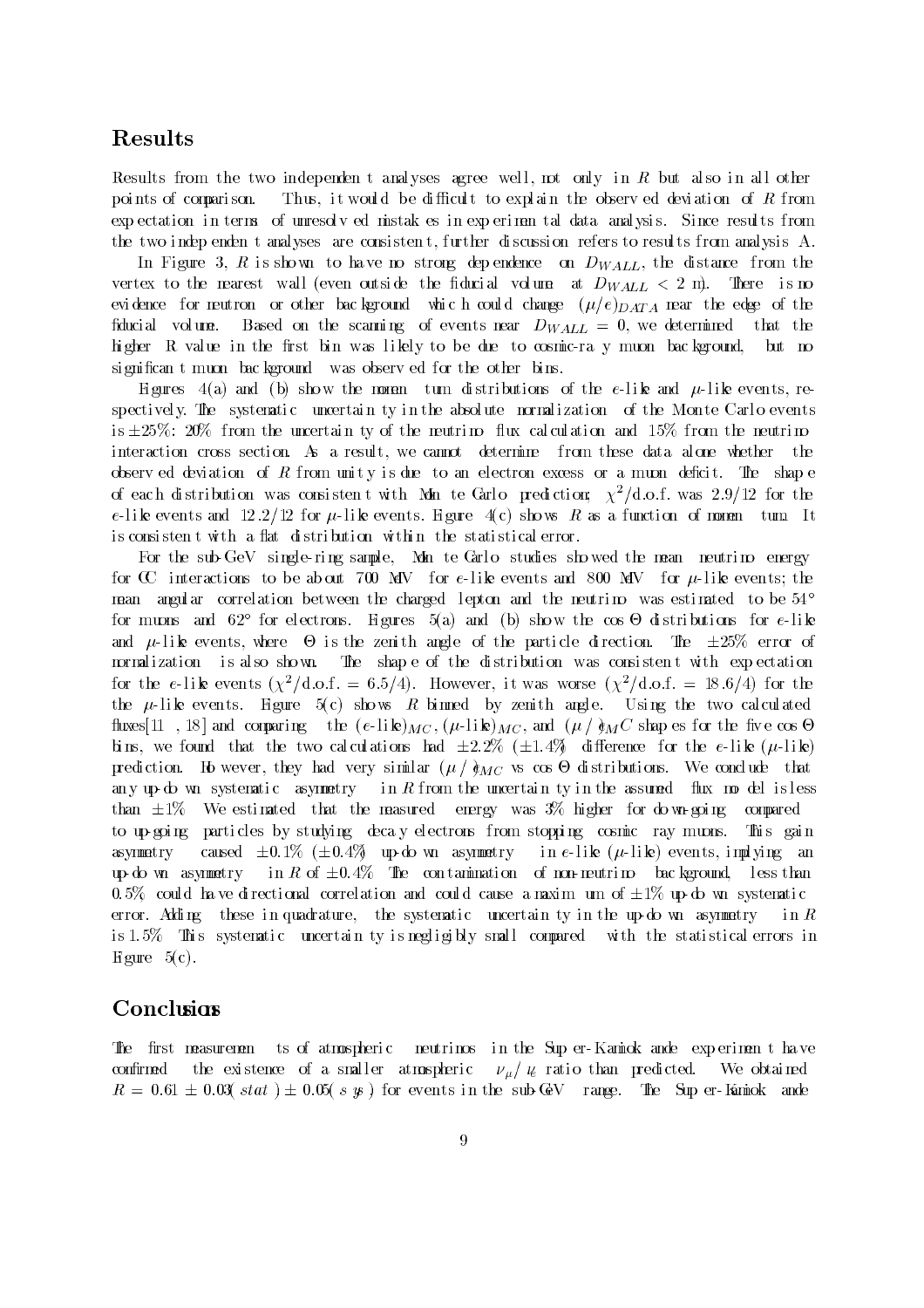detector has much greater fiducial mass and sensitivity than prior experiments. Given the rel ati  $\bf{e}$  certainty in this result, stati sti califluctuations can no longer explain the deviation of  $\bf{R}$ f rom uni ty.

We gratefull yacknowledge the cooperation of the Kamiok a Mining and Smelting Company. The Sup er-Kamiok ande experiment was builtand operated from funding by the Japanese Mini stryof Educati on, Sci ence, Sp orts and Cul ture, and the Uni ted States Departmen t of Energy .

### References

- [1] K.S. Hi rata et al., Phys. Lett.  $\bf{B205}$ (1988) 416; K.S. Hirata et al., Ph ys. Lett. **B2 80**(1992) 146.
- [2] D. Gasp er et al., Ph ys. Rev. Lett.  $66(1991)$  2561; R. Becker- Szendy et al ., Ph ys. Rev. D46(1992) 3720.
- [3] M. Agliettaet al., Europh ys. Lett.  $8(1989)$  611.
- [4] K. Daum et al., Z. Ph ys. C6 6(1995) 417.
- [5] Y. Fukuda *et al* ., Ph ys. Lett. **B33 5**(1994) 237.
- [6] A. Suzuki et al., Nucl. Inst. and Meth.  $\overline{A3299}$ (1993) 299.
- [7] WWM Alison et al. Ph ys. Lett. **B3 9 1**(1997) 491.
- [8] R. G aus et al., Nucl. Inst. and Meth.  $\bf{A261}$ (1987) 540.
- [9] T. Tani mori et al., IEEE Trans. Nucl. Sci.  $36(1989)$  497.
- [ 10] S. Kasuga  $et$  al., Ph ys. Lett. **B3 74**(1996) 238.
- [ 11] M. Honda *et al* ., Ph ys. Rev. **D5 2** (1995) 4985; M Honda *et al* ., Ph ys. Lett.  $B2 4 8(1990) 193$ .
- [ 12] C.H. Llewell yn Smith, Ph ys. Rep. 3 (1972) 261.
- [ 13]  $\overline{D}$  Rein and L.M. Seghal, Ann. Ph ys. **133**(1981) 79.
- [ 14]  $\overline{D}$  Rein and L.M. Seghal, Nucl. Ph ys.  $\overline{B223}$  (1983) 29.
- [ 15] M. Nak ahata et al., J. Ph ys. So c. Jpn.  $55(1986)$  3786.
- [16] "CEANT Detector Description and Simulation Tool", CERN Program Library W5013 (1994).
- [ 17] T. A. Gabriel et al., IEEE Trans. Nucl. Sci 36, 1(1989) 14.
- [ 18] G. Barr *et al* ., Ph ys. Rev. **D3 9**(1989) 3532; V. Agra wal *et al*, Ph ys. Rev. **D5 3**(1996) 1314; T. K. Gai sser and T. Stanev, Pro c. 24th Int. Cosmic Ray Conf. (Rome) Vol. 1 (1995) 694.
- [ 19] D. Casp er, PhD. thesi s, Uni v ersi ty of Mic hi gan, 1990.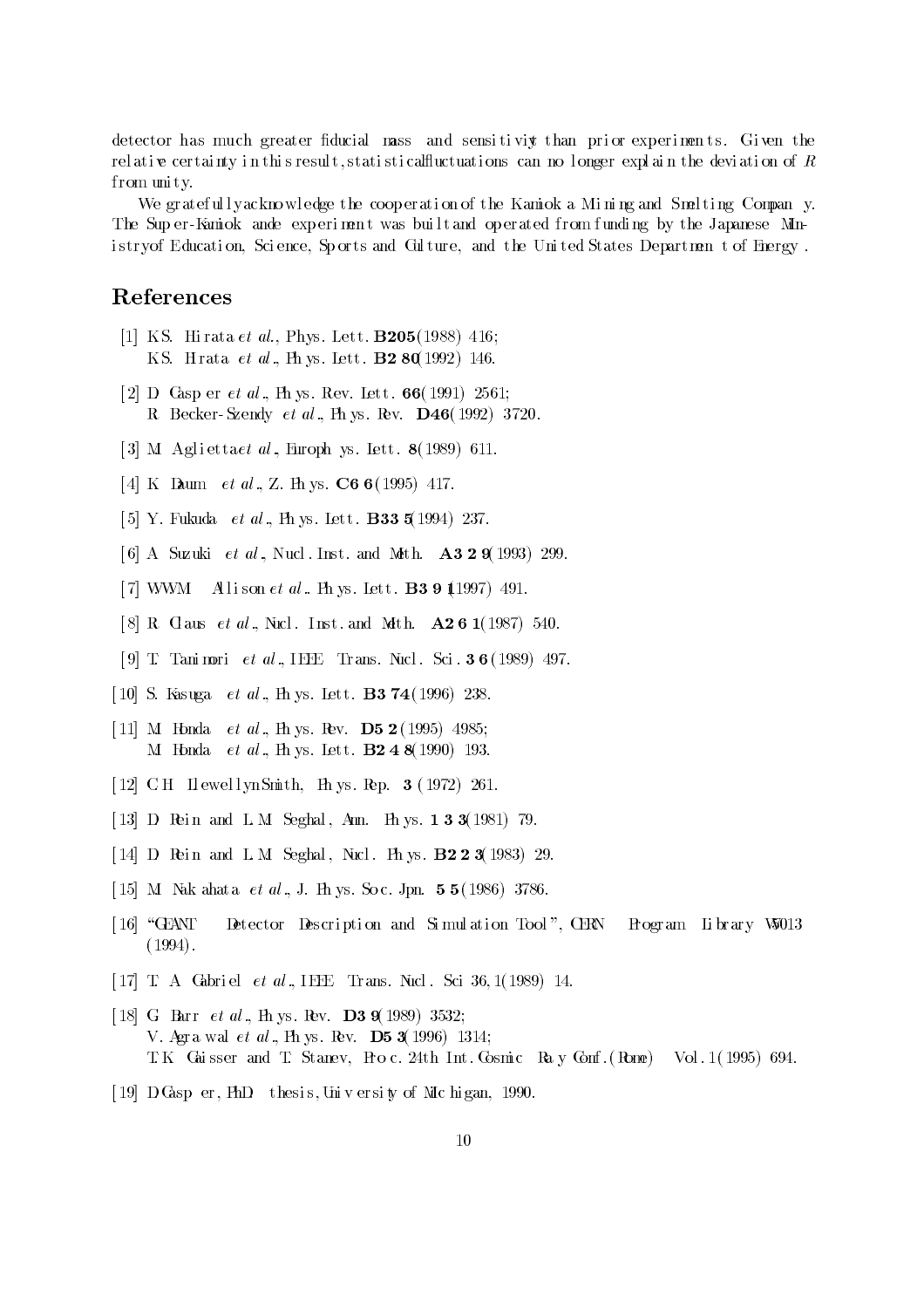- [20] G.L. Fogli and G. Nardulli, Nrl. Phys. **B160** (1979) 116.
- [21] T. Haines, et al., Ph ys. Rev. Lett. <sup>57</sup> (1986) 1986.



Figure 1: Distribution of the particle iden tification (HI) parameter for single-ring atmospheric neutrino ev en ts for both data and Mon te Carlo samples in Analysis A. If the PID parameter of an event is positive (regative), the event is dassifed as  $e$ -like  $(\mu$ -like). For the Mon te Garlo, the con tributions from charged curren tand the neutral curren tev en ts are also sho wn.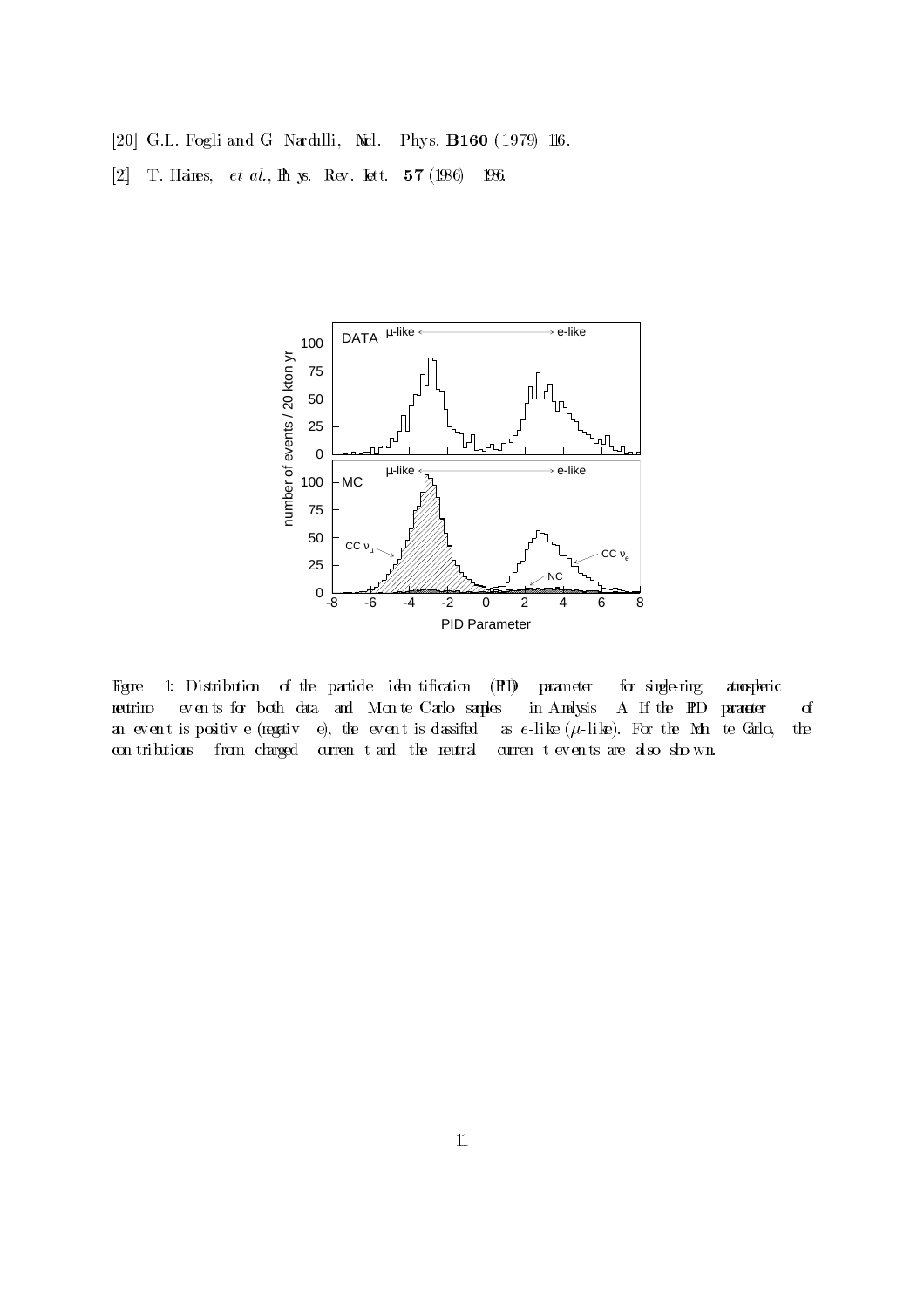

Figure 2: Distribution of the PID parameter used in Analysis B for  $\mu$ -like even ts (HD < 0) and e-like even ts  $(HD > 0)$  in both data and Mon te Carlo samples.



Figure 3: R as a function of  $D_{WALL}$ , the distance bet ween the event vertex and inner detector wall. The region  $D_{WALL} > 2m$  is the fidurial volume.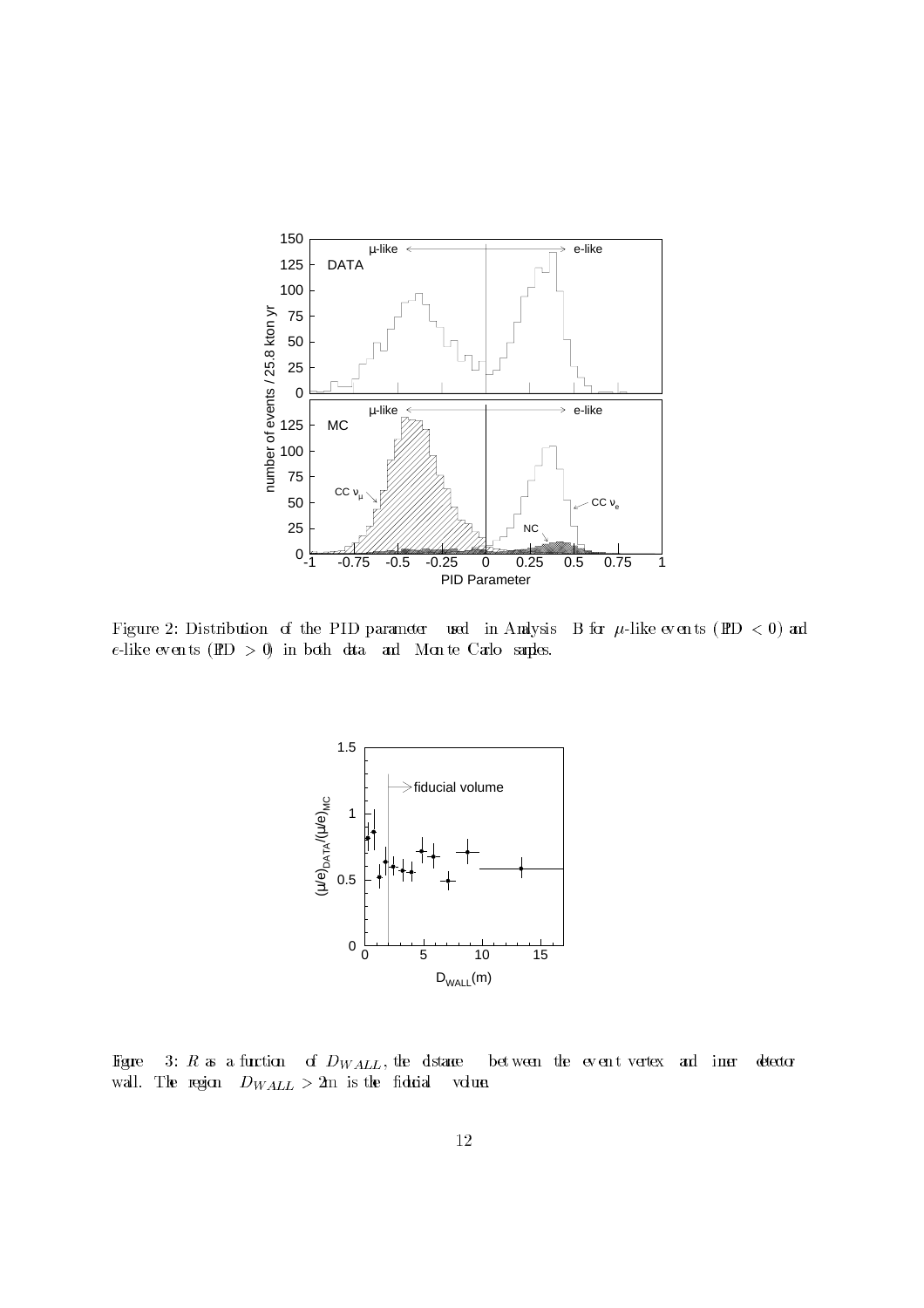

 $\Gamma$ igure 4: Mionnentum dibtii buti ons for: (a) e-li ke events, (b)  $w$ -li ke events, and (c)  $R$ . The  $\Gamma$ hi stograms show the Mon te Carl o prediction. Error bars represent stati sti calerrors only.